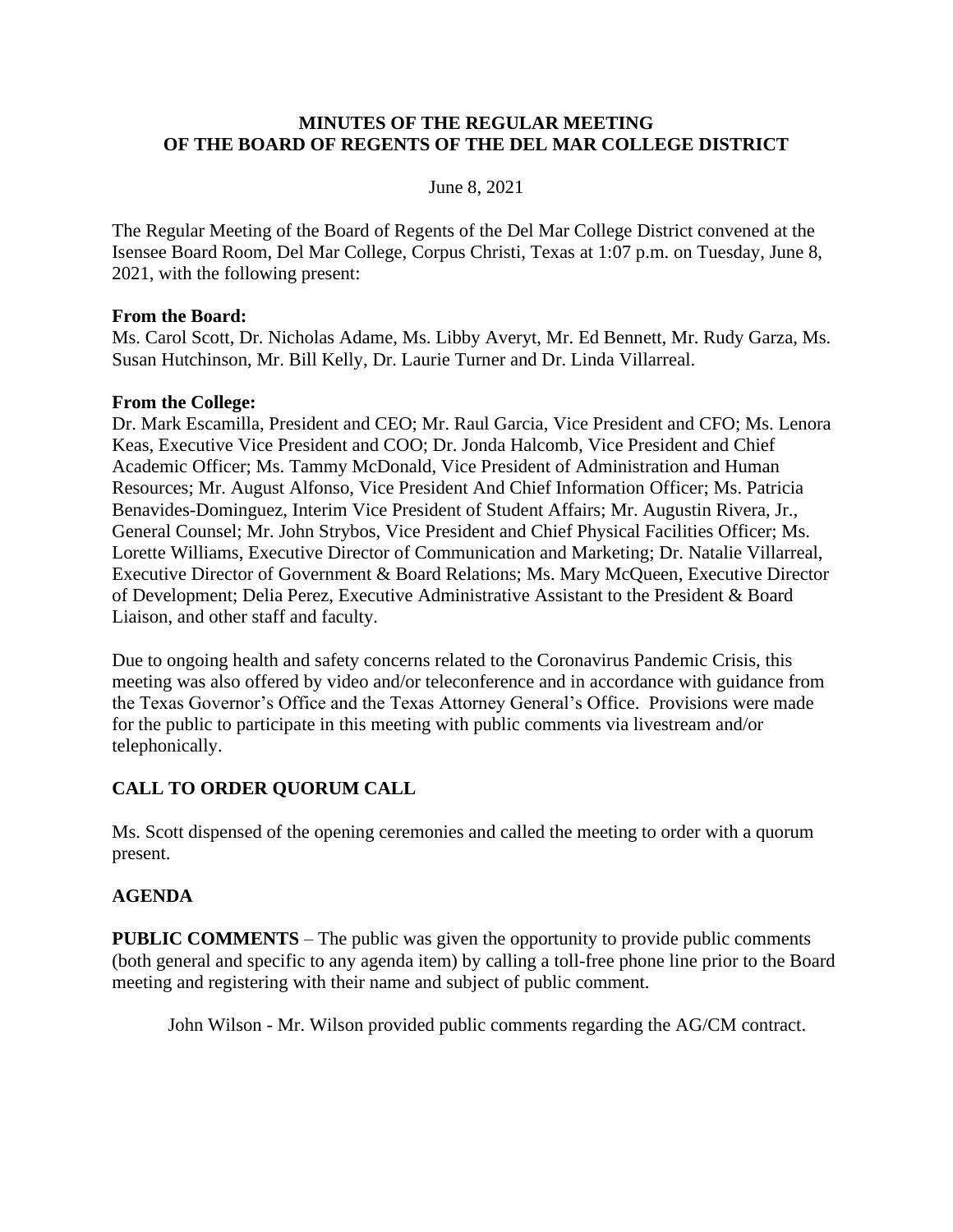### **RECOGNITIONS:**

•Ms. Graciela Martinez, appointed to the THECB Texas Transfer Advisory Committee .......................................................................................Ms. Patricia Benavides-Dominguez *(Goal 1: Completion)* 

Ms. Benavides-Dominguez recognized Ms. Graciela Martinez, Dean of Student Outreach and Enrollment Services for being chosen to serve on the Texas Transfer Advisory Committee which is charged with overseeing the new policy framework and will advise the Commissioner and Board on various transfer rules. The Committee is comprised of twenty-four members and the term is for three years. Ms. Scott offered congratulations and Ms. Martinez provided words of gratitude.

•Augustin Rivera, Jr., General Counsel, was elected to 2021-2022 NACUA Board of Directors..........................................................................................Ms. Tammy McDonald *(Goal 4: Learning Environments)* 

Ms. Tammy McDonald recognized Augustin Rivera, Jr., General Counsel of Del Mar College for being elected to the National Association of College and University Attorneys (NACUA) Board of Directors. NACUA is a primary source of information on legal developments facing colleges and universities. Mr. Rivera is the only representative from a community college serving on this Board of Directors. Mr. Rivera provided words of appreciation.

•Accolades: Faculty *(Goal 4: Learning Environments)*

The following faculty and students were honored as follows:

#### Department of Allied Health

Dr. Sharon Dunnivan-Mitchell, Program Director/Assistant Professor of Physical Therapist Assistant, co-authored an article published in the Journal of Service-Learning in Higher Education. The article, titled "Pre-Departure Training Is Essential for Preparing Healthcare Teams for Service-Learning to Resource-Limited Countries," concludes that pre-departure training prepares healthcare providers for international service, enhances emotional intelligence, improves interprofessional collaboration, and promotes more continuously sustainable services.

#### Department of Communications, Languages, and Reading

Sarah Contreras, Professor of Speech, received the Collie-Taylor Award for our Region from Phi Rho Pi National Forensics Organization. The Collie-Taylor Award is given to the outstanding coach at the National Tournament. Students attending the National Tournament vote for this award.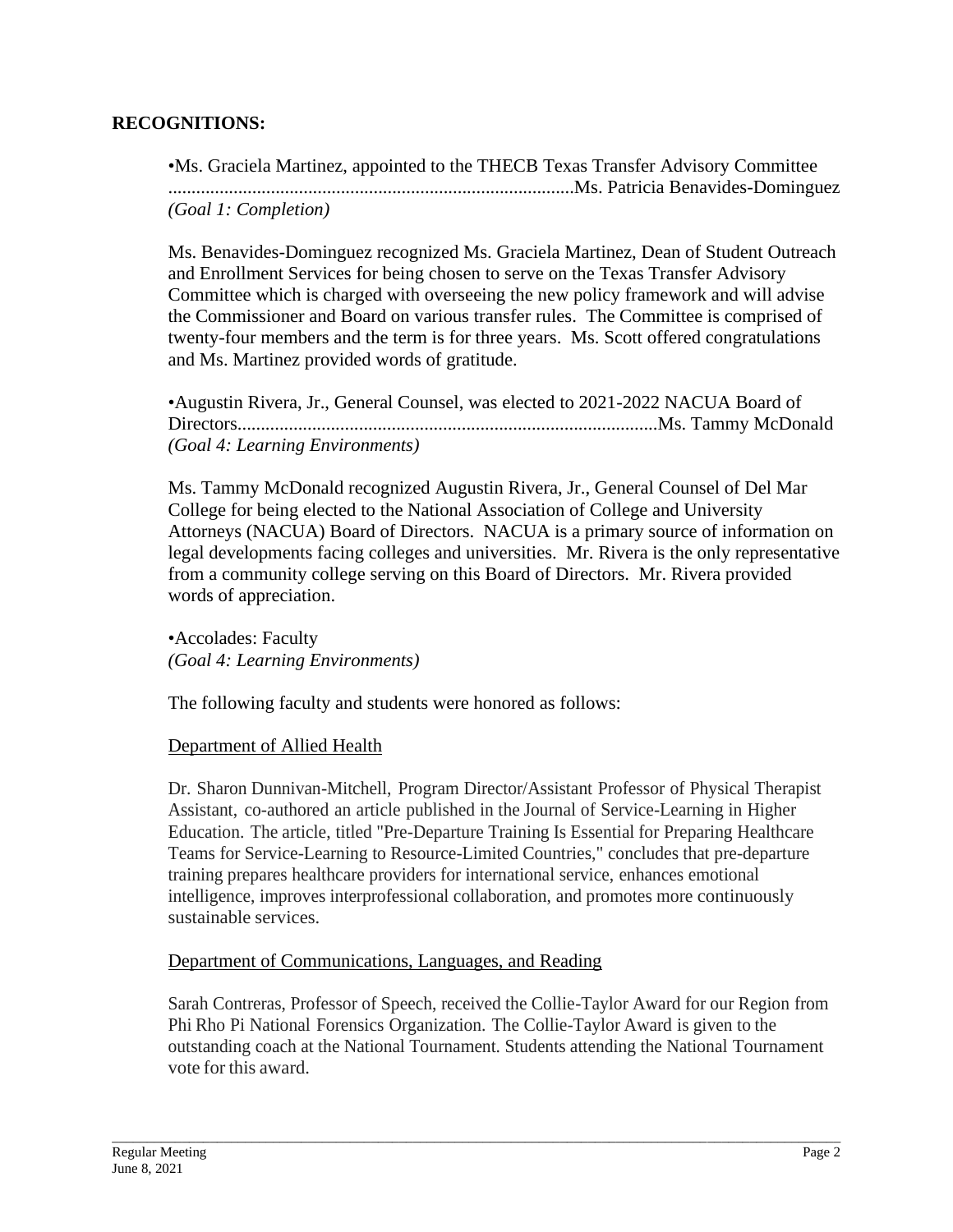# Department of Mathematics

In the Summer Semester 2020, Fall Semester 2020, and Spring Semester 2021, Professor Nader Yassin sent one of his Math-Engineering students (Mr. Juan Zambrano) to participate in paid research (REFLEXME Virtual SRI, \$555 stipend per week) with the Industrial Engineering Department at Texas A&M University-Kingsville, where he was accepted into their BSIE Program with a paid research opportunity that covers all expenses for a Bachelor of Science degree in Industrial Engineering.

Also, last Summer Semester 2020, two of Professor Yassin's engineering students in ENGR 1201 were involved in an Aeronautical Research project with NASA, where they conducted a launch of a small rocket and documented measurements to write a report about the project.

# Department of Music

Last semester the Atlantic Harp Duo recorded and released an album that included a composition by Dr. Roger Petersen, Naxos and Journey with Dia. The album is called Ariadne Rediviva.

Dr. David Sutanto performed Cesar Franck's "Symphonic Variations for Piano and Orchestra" as a Soloist with Corpus Christi Symphony Orchestra on March 13, 2021, at the Performing Arts Center (TAMUCC).

As part of the National Band Association's (NBA) vision, Dr. Abel Ramirez has been appointed to a national committee that will study wind band literature as it relates to present day issues of cultural and racial inclusion.

The South Texas NATS Voice competition this year was held virtually on April 10, 2021. Two Music students won in their respective categories. Teresa Dehan, student of Cynthia Longoria, won 4th place. Samuel Benavidez, student of Dr. Raphael Rada, won 1st place.

Joel Hernandez has been selected to the Del Mar College Hall of Fame. He is a private student of Bill Lipman.

Joel Hernandez, Clarinet (Bill Lipman's studio) and Damien De La Cruz (Dr. Donald Pinson's studio) advanced to the 2021 Texas Community College Band Director's Association Concerto Competition semi-final round. Finalists will be named very soon. Del Mar College had more students participating in this competition than any other community college in the state. We are confident that both students, Joel Hernandez and Damien De La Cruz will advance to the final round with a winner, or winners, to be named soon afterwards.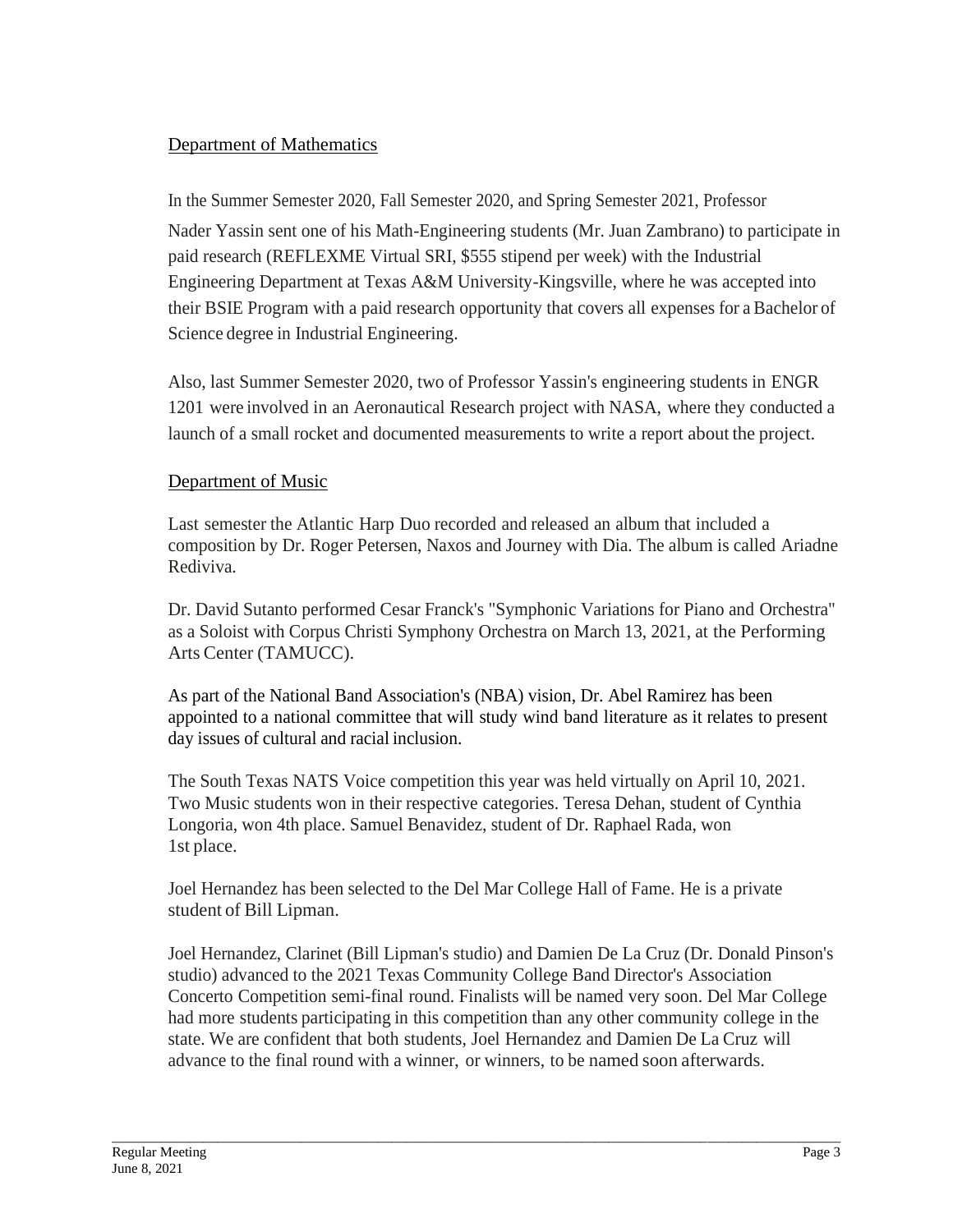#### Department of Social Sciences

Dr. Dawson Barrett had an article, "Thirty years ago, Nirvana's 'Nevermind' Rocked the Midwest", published in the *Washington Post* in April and his book, *Punks in Peoria: Making a Scene in the American Heartland,* is due to be published by the University of Illinois Pressin June.

Dr. Bryan Stone was named Del Mar College Teacher of the Year for 2020-2021. He also published an encyclopedia entry: "Edgar Goldberg (1876-1937)," *Handbook of Texas Online,* [https://www.tshaonli](http://www.tshaonline.org/handbook/entries/goldberg-edgar)ne.org[/handbook/entries/goldberg-edgar,](http://www.tshaonline.org/handbook/entries/goldberg-edgar) published January 2021.

Dr. Erinn McComb published a chapter titled "Pushbutton Masculinity, Democratic Manhood and Operation Paperclip's Transnational Transfer of Rocket Technology" in the Yearbook of Transnational History.

Dr. Teresa Klein published "Campus Carry and Community Colleges." In P. Somers, & M. Valentine (eds.). *Campus Carry: Confronting a Loaded Issue.* Harvard Education Press. 2020.

# **STUDENT SUCCESS REPORT................................................................Dr. Jonda Halcomb**

•Cosmetology TDLR Licensing Exam Pass Rates *(Goal 3: Academic Preparedness and Student Learning)* 

Dr. Jonda Halcomb provided licensing pass rates regarding the Cosmetology Texas Department of Licensing and Regulation (TDLR) exam. The Cosmetology pass numbers went up from 36 (2019) to 60 (2020) students graduating from the program. There were 31 students taking the TDLR exam and 96.8% passed the exam compared to 85.9% for the State averages.

#### **COLLEGE PRESIDENT'S REPORT.......................................................Dr. Mark Escamilla**

•Return to Campus Planning *(Goal 4: Learning Environments)* 

•Legislative Update *(Goal 5: Workforce Development, Community Partnerships, and Advocacy)* 

Dr. Escamilla provided a Return to Campus update and a legislative update in his President's Report.

#### **BOARD NOTIFICATIONS:**

•"Notification to the Board of Regents for Revisions to Administrative "A" Procedures *(Goal 5: Workforce Development, Community Partnerships, and Advocacy)*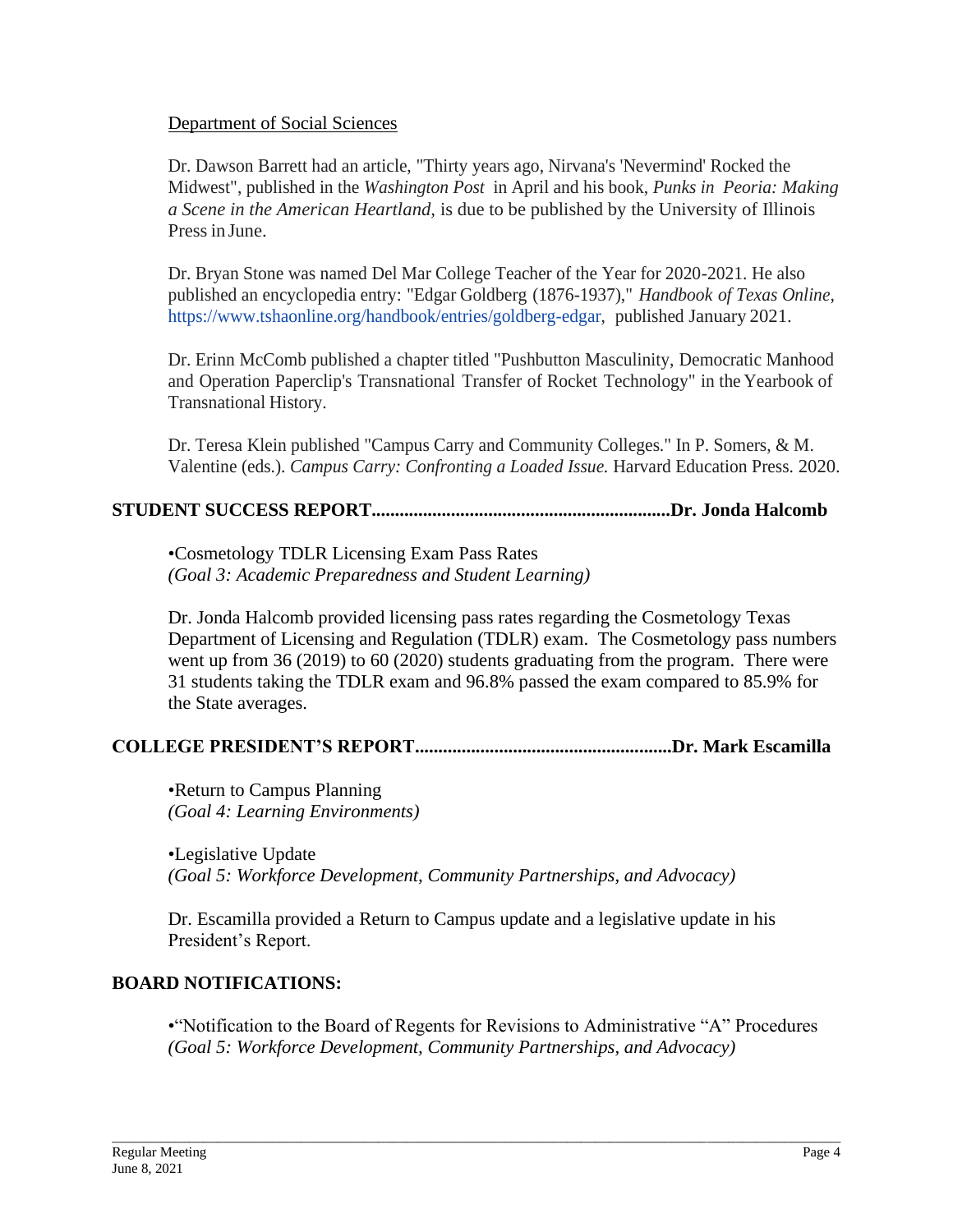Ms. Tammy McDonald provided the Board with information regarding notification of the Board of Regents of Administrative "A" procedure revisions that are related to Board "B" policy.

Revisions to Administrative "A" Procedures were as follows:

A7.8 Services for Students with Disabilities

Revisions were made to administrative procedures as part of the continued work with internal audit to align with management's response to a recommendation.

A7.19.1 Discrimination, Harassment and Retaliation Complaints Revisions were made to administrative procedures to reflect the transition of certain student complaints out of this process into another college procedural process for sex discrimination. Sex discrimination complaints were moved into College Board policy B9.1 Prohibiting Sexual Misconduct.

# **STAFF REPORTS:**

•Legislative Update.............................................................................Dr. Natalie Villarreal *(Goal 5: Workforce Development, Community Partnerships, and Advocacy)* 

Dr. Villarreal provided a legislative update regarding priority Bills for community colleges as follows:

- 1. SB1 Budget for the State of Texas including overall appropriations: Success Points, Contact Hours; and Del Mar College Funding
- 2. SB 1230/NB 3351 Texas Community Colleges Commission summary
- 3. SB 1102 TRUE Initiative summary
- 4. Special Session

Texas Association of Community Colleges (TACC) recommends an increase in appropriations to the instructional formula to support sustainability of college operations and for upskilling and reskilling the Texas workforce in the wake of COVID-19 pandemic. The recommendations include adopt the success point metrics and weights recommended by the Community and Technical College Formula Advisory Committee (CTCFAC); fund success points at the 2020-2021 reimbursement rate of \$202.53 per point; and provide hold harmless funding on a by-college basis to ensure that no college's state appropriation declines relative to the 2020-21 biennium.

The Association approved the student success point improvements as proposed by the CTCFAC and TACC Metrics Task Force. Revisions to the metrics include updating the critical field components and weighing certain points to better acknowledge the additional resources needed to support economically and academically at-risk students.

CSSB1 (House and Senate versions) include a new rider supported by TACC directing the CTCFAC to institute a formal process to designate and remove official fields in a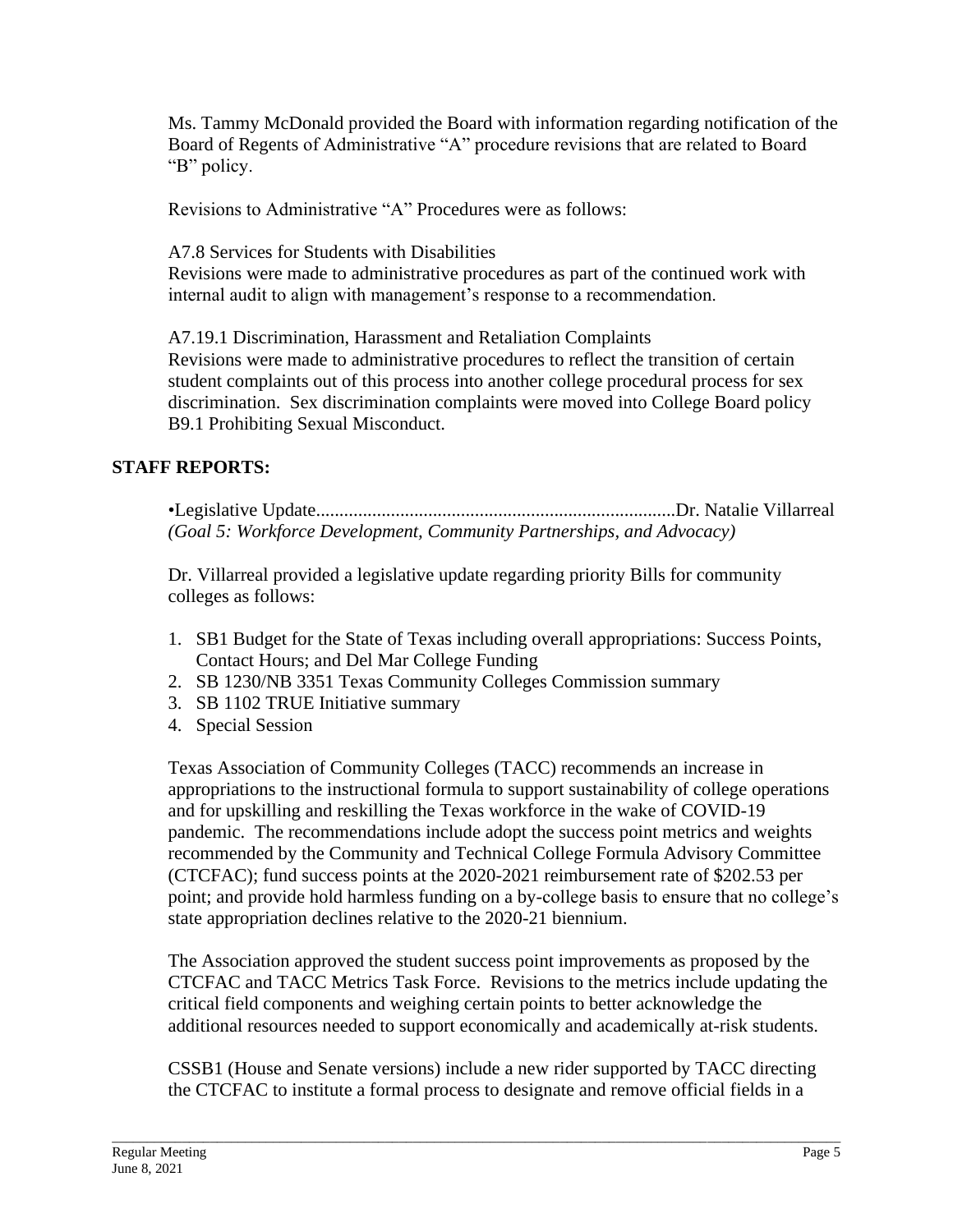predictable manner based on emerging data and trends. The rider further redesignates "critical fields" as "target field" in future budgets. Currently, "critical fields" are limited to engineering, computer science, mathematics, physical science, allied health, nursing, and teaching certification in the field of science or mathematics. These updates to the Student Success Point Model add no new money to CSSB1, recognize the unique needs of at-risk students, and are aligned with goals of 60x30TX.

Texas community college districts are the state's higher education engine for quickly upskilling and returning large numbers of dislocated workers to careers that are vital to economic recovery. Community colleges engage students with high-quality programs that lead to credentials with workforce value. As the current provider of 92% of workforce credentials in Texas, community colleges are uniquely positioned to leverage labor market data, existing in-house expertise, and industry partnerships to develop new short-term and micro-credentials that put Texans back to work and fuel the state's economic recovery.

TRUE is a collaboration between colleges and business partners across the state to rapidly provide well-designed short-term credentials ensuring displaced and underemployed workers are armed with the skills and credentials needed to fill highdemand industry needs that have shifted due to the impact of the COVID-19 pandemic.

Dr. Villarreal stated she will continue to meet with legislators although they are not in session to advocate for the College.

•FY 2022 Preliminary Budget Update.......................................................Mr. Raul Garcia *(Goal 6: Financial Effectiveness and Affordability)* 

Mr. Garcia reviewed the fiscal year 2022 Budget Plan Calendar. Mr. Garcia proceeded to discuss the preliminary expense challenges including transitory inflation into a new economy.

Mr. Garcia discussed additional expense challenges including the monetary policy framework which included maximum employment, steady prices - long run inflation expectations anchored at 2% and short-term strategy of inflation rate at moderately above 2% as well as possible increases in wages due to lack of applicants for low-skilled positions and effects on retaining and recruiting employees.

Ms. Tammy McDonald discussed employee compensation. Ms. McDonald provided a proposed salary increase to employees for full-time faculty \$915,343.00 FY 2022 total change; 3% raise to exempt employees, and 3% raise to non-exempt employees. A total of benefit change in the amount of \$349,021.00.

Dr. Escamilla commented the increase was for the demand for faculty for Continuing Education programs.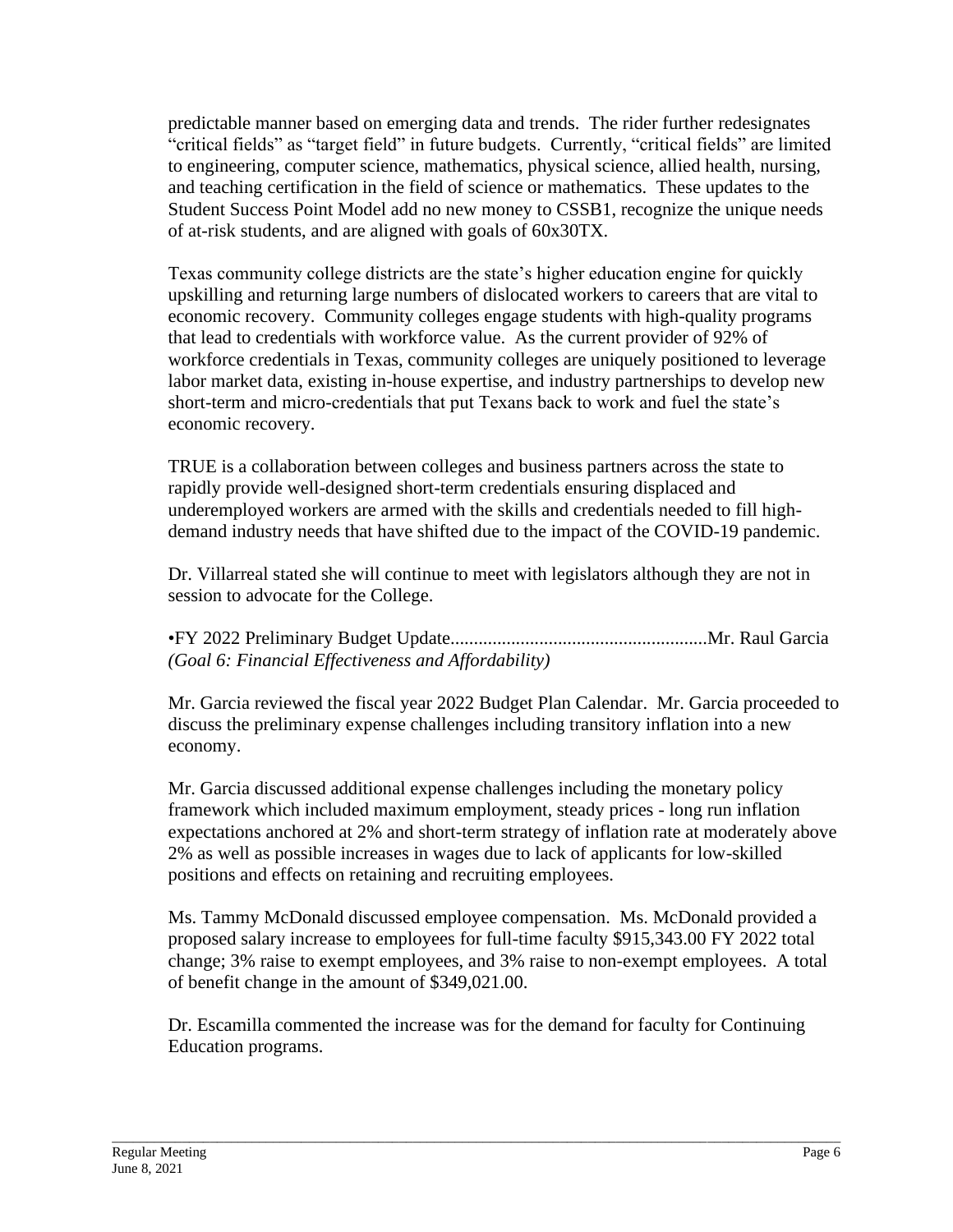Ms. McDonald reviewed the FY 2022 preliminary salary and benefit changes which included the salaries and benefits for faculty, exempt, non-exempt, and the South Campus.

Ms. Jackie Landrum discussed non-salary maintenance and operations expenses which include electricity, custodial, security, insurance, travel, South Campus, and other operational and maintenance expenses. The total increase of \$850,504.00 is the preliminary non-salary expense for the FY 2022 expense budget. The amount of \$1.8M is the proposed increase for operational and maintenance expenses.

Mr. John Johnson discussed the revenue budget. The three main avenues of revenue are from tuition and fees, tax assumptions, and state appropriations. For the 2020-2021, there were no increase in tuition rates for students.

Ms. Patricia Benavides-Dominguez began her presentation discussing Fall, Spring, and Summer I headcounts. The headcount for Fall 2020 is a 10.7% decrease from Fall 2019. Ms. Dominguez stated the Spring Credit Headcount is a good indication of the strategic shift of second eight-weeks classes. The total annual contact hours for credit and continuing education courses for 2020-2021 is 4,337,530 which consists of the Fall 2020, Spring 2021, Summer I, Quarter 1 and Quarter 2 semesters. Ms. Dominguez stated that Student Affairs is promoting numerous events for the College recruitment this Summer.

Dr. Escamilla commented the summer enrollment is being watched carefully and Ms. Dominguez has stepped up to the interim role of Vice President for Student Affairs.

Mr. Johnson concluded the presentation discussing the Fiscal Year 2022 Preliminary Revenue Budget which includes a \$3.2 million increase in property taxes and \$876,636.00 increase in state appropriations.

Ms. McDonald, Mr. Garcia, Mr. Johnson, Ms. Landrum, and Dr. Escamilla responded to questions from the Board of the Regents.

•Series 2021 Refunding Summary.............................................................Mr. Raul Garcia *(Goal 6: Financial Effectiveness and Affordability)* 

Mr. Garcia provided a review of the Board action to refund Series 2011 Bonds maturing on and after August 15, 2022, and delegate the approval of final terms to the President and/or Vice President/Chief Financial Officer with specific parameters. Mr. Garcia introduced Mr. Dave Gordon from Estrada Hinojosa & Company who participated telephonically. Mr. Gordon provided a bid summary from eight different banks. PNC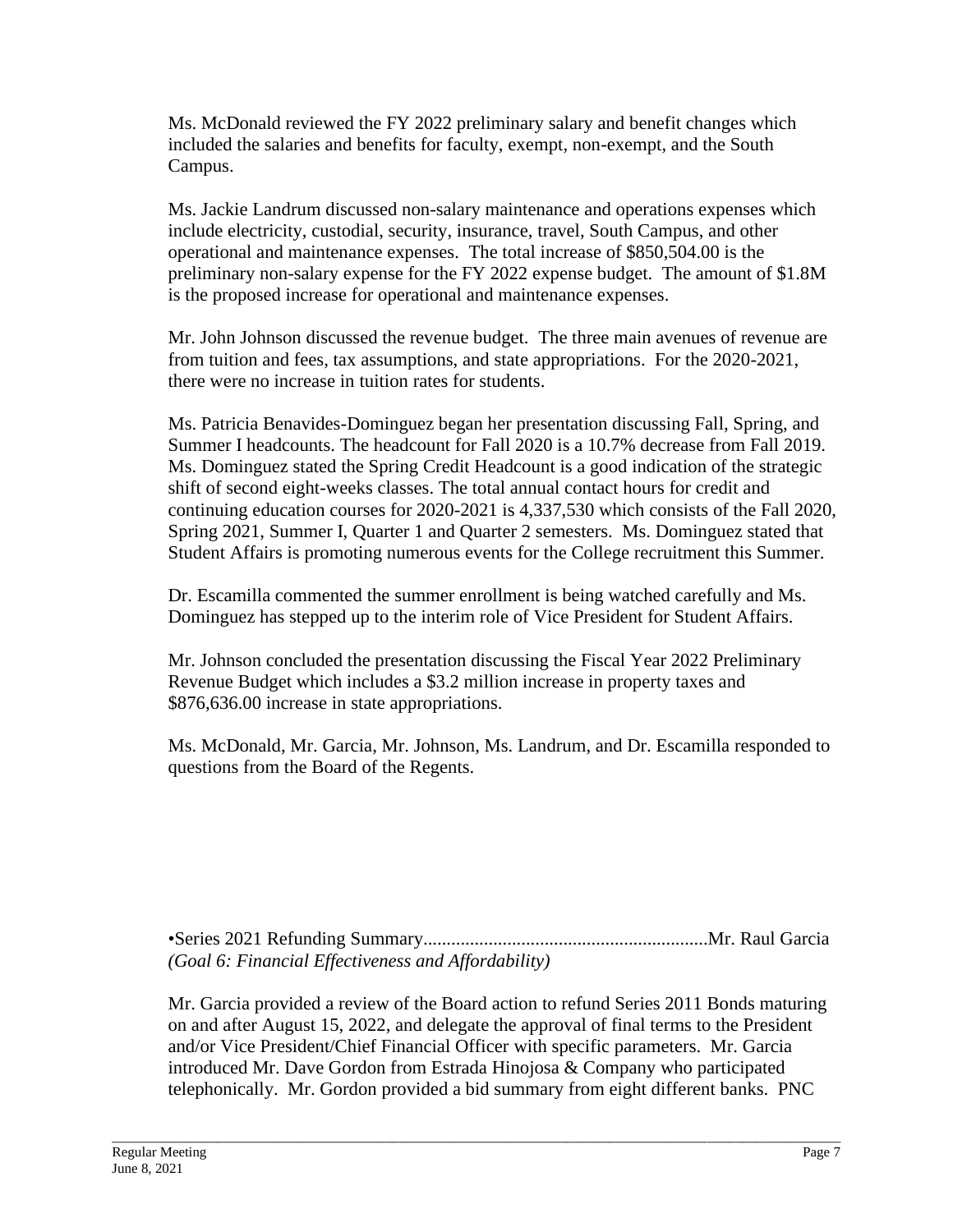Bank was the winning bidder. Mr. Gordon stated that although the Bonds were not rated, the College's excellent credit ratings on its other debt as well as current market conditions and the structure of the debt continued to the extremely low interest rate. The net present value (NPV) savings total \$483,857.00 with 5.736% savings of refunded bonds.

•Professional Service Contract Review..........................................Ms. Tammy McDonald *(Goal 4: Learning Environments)* 

Ms. McDonald reviewed the List of Professional Service Contracts which was updated May 27, 2021. Three contracts will be expiring in 2021: Urban Engineering, Gensler/Turner Ramirez Architects, and Allied Universal.

•Instructional Program Review Process and Status Report..................Dr. Jonda Halcomb *(Goal 3: Academic Preparedness and Student Learning)* 

Dr. Halcomb began her presentation regarding instructional program review process and provided a status report. Dr. Halcomb stated that every five years there is a review of the College's instructional programs. It is a collaborative and systematic method of analyzing components of an instructional program with the intent of improving its quality. It is a faculty-led and administratively supported effort. The review complies with SACSCOC Principles 7.1, 8.1, 8.2a, 8.2b, and 8.2c. There are approximately a dozen reviews that are conducted per annual cycle. An Instructional Program Review committee is appointed by the Dean of the division. The seven core criteria include review of assessment processes, faculty support of program and learning, curriculum integration and mobility, student educational intent, effective personnel utilization, cost effectiveness, and strategic advantage.

There are four possible outcomes for the review process: Positive - provides 2-year interim report on recommendations; program not reviewed until next 5-year cycle, Conditional - receives an annual review to correct deficiencies, Probationary - indicates intent to terminate program after one year if deficiencies are not corrected, and Terminate - program failed to correct deficiencies after conditional and probationary status. Dr. Halcomb concluded by reviewing 2019-2021 programs that were evaluated with all but one receiving a positive status.

#### **PENDING BUSINESS:**

Status Report on Requested Information *(Goal 5: Workforce Development, Community Partnerships, and Advocacy)*

\_\_\_\_\_\_\_\_\_\_\_\_\_\_\_\_\_\_\_\_\_\_\_\_\_\_\_\_\_\_\_\_\_\_\_\_\_\_\_\_\_\_\_\_\_\_\_\_\_\_\_\_\_\_\_\_\_\_\_\_\_\_\_\_\_\_\_\_\_\_\_\_\_\_\_\_\_\_\_\_\_\_\_\_\_\_\_\_\_\_\_\_\_\_\_\_\_\_\_\_\_\_\_\_

Chair Scott reviewed the list of pending business.

#### **CONSENT AGENDA**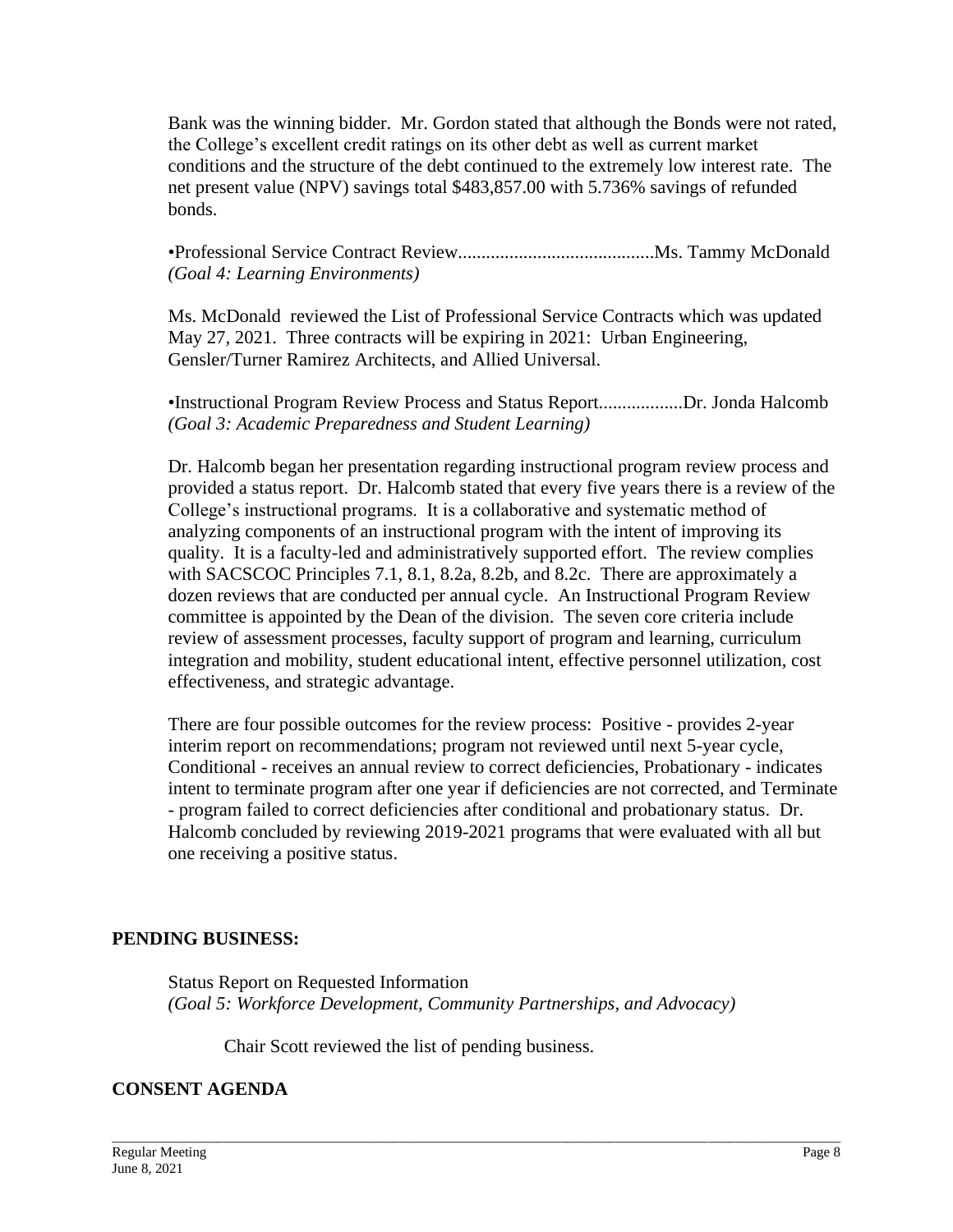### **ITEMS FOR DISCUSSION AND POSSIBLE ACTION:**

- 1. Approval of Minutes: Regular Board Meeting, May 11, 2021 *(Goal 5: Workforce Development, Community Partnerships, and Advocacy)*
- 2. Acceptance of Investments for May 2021 *(Goal 6: Financial Effectiveness and Affordability)*
- 3. Acceptance of Financials for April 2021 *(Goal 6: Financial Effectiveness and Affordability)*

Regent Kelly made a motion to approve the consent agenda items. Regent Hutchinson seconded the motion. There was no further discussion from the Board. There were no public comments. A voice vote was taken, and the motion carried unanimously, 8-0, with Regents Scott, Adame, Averyt, Bennett, Garza, Hutchinson, Kelly, and Turner in favor.

# **REGULAR AGENDA**

4. Discussion and possible action regarding the new Electrician Program ………………………………………………………………………....Dr. Jonda Halcomb *(Goal 5: Workforce Development, Community Partnerships, and Advocacy)* 

Dr. Halcomb requested consideration for a new Electrician Program to begin in the Fall of 2022. Dr. Halcomb provided some background information regarding local and national construction industry and the need for skilled employees and job marketability. The Electrician Program will include basic electrical theory; national electric codes study; residential, commercial and industrial wiring; motors and transformers; electrical testing and maintenance; electrical and power transmission; apprenticeship program; electrical journeyman exam preparation; and NCCER certifications.

Dr. Halcomb provided information regarding the process of preparing the curriculum for the Electrician Program and the Curriculum Committee unanimously approved the proposed curriculum. Upon approval by the Board of Regents, the Electrician Program will be submitted to the Texas Higher Education Coordinating Board followed by a prospectus submission to our accrediting body, SACSCOC.

Dr. Halcomb reviewed the institutional capacity requirements for instructors for the new Electrician Program. The College has instructors in the Occupational Safety in construction and various electrical coursework in other program areas and are available as well as existing courses in other programs that will be included in this program. Dr. Halcomb introduced Ms. Laura Wright, Chair of the Architecture, Aviation and Automotive Department who was attending to respond to Board questions.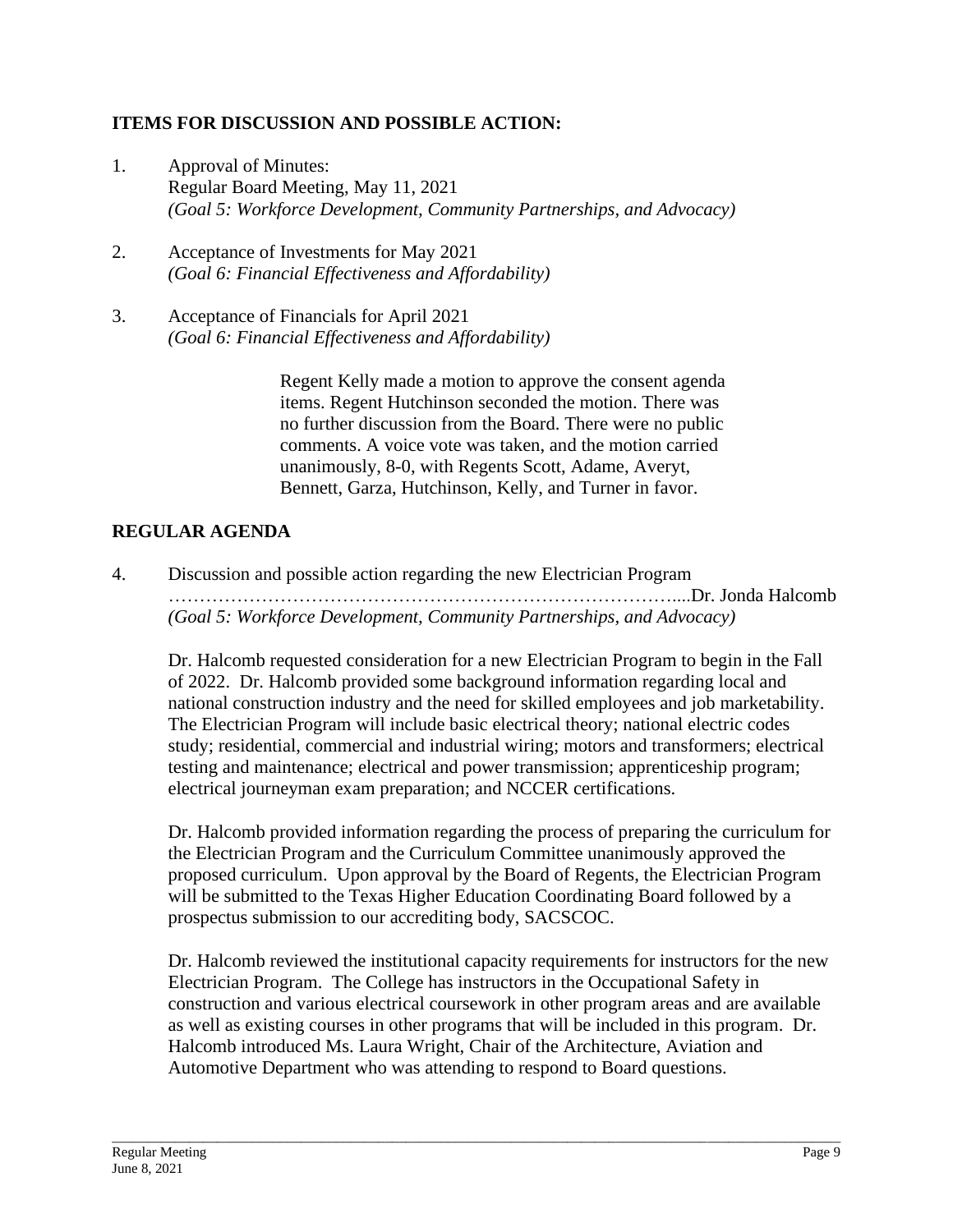Regent Adame made a motion to approve offering an Electrician Program. Regent Bennett seconded the motion. There was no further discussion from the Board. There were no public comments. A voice vote was taken, and the motion carried unanimously, 8-0, with Regents Scott, Adame, Averyt, Bennett, Garza, Hutchinson, Kelly, and Turner in favor.

Dr. Halcomb, Ms. Lenora Keas, Ms. Wright, and Dr. Escamilla responded to questions from the Board of Regents.

5. Discussion and possible action regarding the new AAS Fitness and Exercise Science Degree ……………………………......................................................Dr. Jonda Halcomb *(Goal 5: Workforce Development, Community Partnerships, and Advocacy)* 

Dr. Halcomb requested consideration for a new AAS Fitness and Exercise Science Degree to begin in the Fall of 2022. Dr. Halcomb provided background regarding the local demand by local fitness centers. The new AAS Fitness and Exercise Science degree plan was approved by the Curriculum Committee in February 2021. Upon approval by the Board of Regents, the new degree will be submitted to the THECB followed by a prospectus submission to the College's accrediting body, SACSCOC, for formal approval. Dr. Halcomb introduced Dr. Judith Phillips, Professor of the Kinesiology Department, who was present to further discuss the request and answer questions from the Board.

The new AAS Fitness and Exercise Science Degree program will include assessment of health, skill related and/or mobility physical fitness components; exercise science; theory of program design; group exercise; fitness and event planning; facility management; fitness industry operations and technology; and equipment maintenance. Dr. Halcomb provided information regarding the projected job market growth and the projected annual media wage being \$43,200.00.

Dr. Halcomb provided information regarding the College's capacity for the new program which already has a qualified/credentialed faculty; available classrooms for instruction; 5,100 square foot Fitness Center; sufficient movement screening capabilities; leading edge cardio/resistance training equipment; and ample mobility/flexibility training equipment.

Dr. Halcomb responded to questions from the Board of Regents.

Regent Garza made a motion to approve offering a AAS Fitness and Exercise Science Degree. Regent Adame seconded the motion. There was no further discussion from the Board. There were no public comments. A voice vote was taken, and the motion carried unanimously, 8-0, with Regents Scott, Adame, Averyt, Bennett, Garza,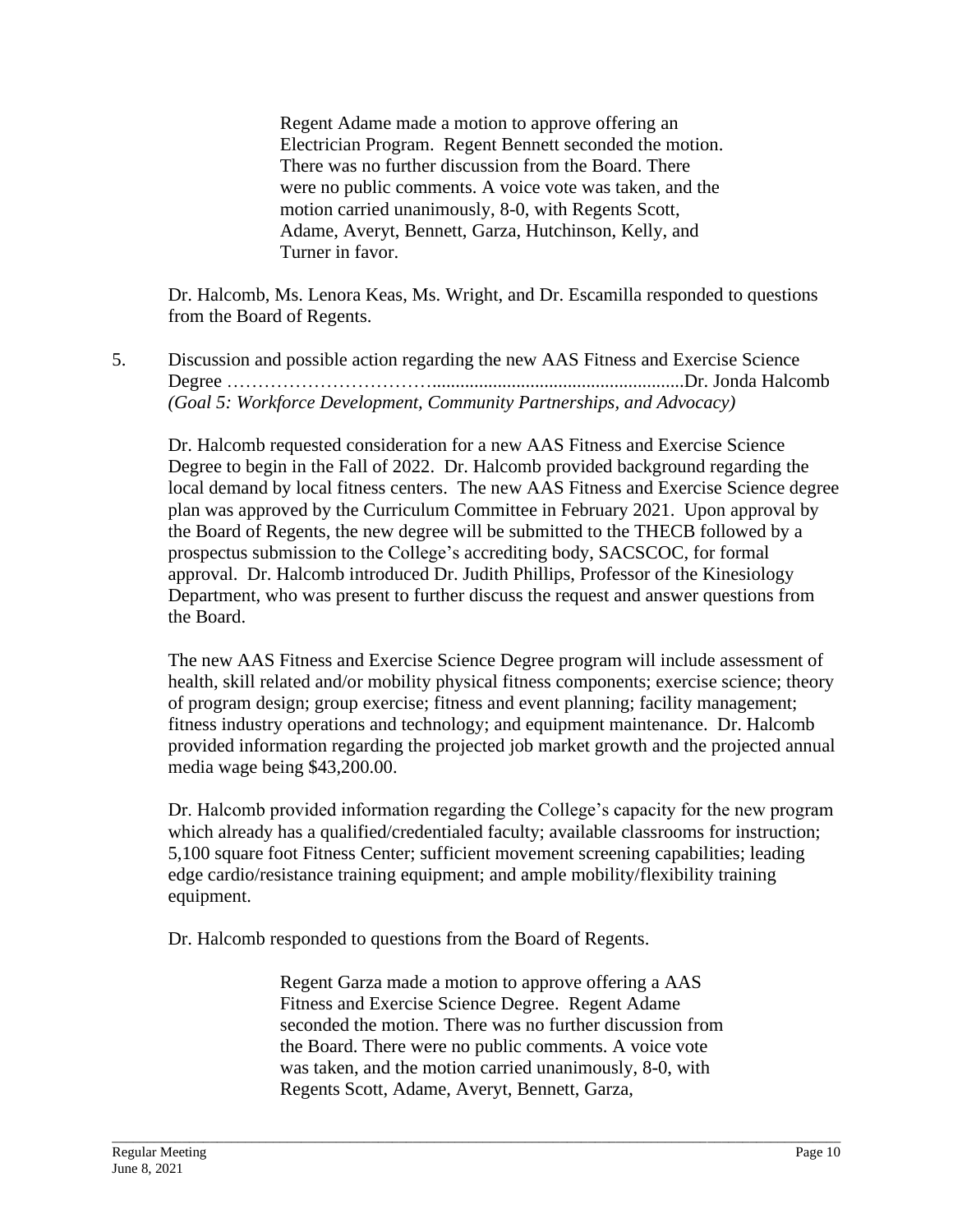Hutchinson, Kelly, and Turner in favor.

6. Discussion and possible action regarding award of Invitation for Bid, IFB #2021-10, Asbestos Abatement for the Music Building.............................................Mr. John Strybos *(Goal 4: Learning Environments)* 

Mr. Strybos began his presentation providing a background of the need to replace the East Campus roofs, a 2014 Bond project. An invitation for Bid, IFB #3021-10 Asbestos Abatement for the Music Building received six bids. Mr. Strybos reviewed the bids and stated that the lowest bid was by Camacho Demolition in the amount of \$139,500.00 for asbestos abatement for the Music Building. Mr. Strybos is also recommending a contingency in the amount of \$13,950.00 for a total funding of \$153,450.00.

Regent Kelly left the meeting.

Mr. Strybos responded to questions from the Board of Regents.

Regent Adame made a motion to approve awarding the contract regarding IFB #2021-10 Asbestos Abatement for the Music Building to Camacho Demolition. Regent Averyt seconded the motion. There was no further discussion from the Board. There were no public comments. A voice vote was taken, and the motion carried unanimously, 7-0, with Regents Scott, Adame, Averyt, Bennett, Garza, Hutchinson, and Turner in favor.

7. Discussion and possible action regarding award of Request for Competitive Sealed Proposals, RCSP #2021-13, East Campus Roof Replacements.................Mr. John Strybos *(Goal 4: Learning Environments)* 

Mr. Strybos provided background regarding the renovation of the Fine Arts - Music Building which is a 2014 Bond project. The need for asbestos abatement for the Fine Arts - Music Building must be completed before the building renovation can begin. Mr. Strybos stated the College received four bids for RCSP #2021-13, which was a qualifications-based proposal and was also reviewed by a Selection Committee. The bid by Port Enterprises Ltd. is being recommended to be awarded the contract in the amount of \$5,456,516.00. The roofs that will be replaced are the Aquatics Center and Gymnasium, Multi-Service Center, Maintenance Building, Richardson Performance Hall, Venters Business Building, and Coles Classroom Building which is approximately 160,000 square feet of roof that will be replaced.

Mr. Strybos responded to questions from the Board of Regents.

Regent Adame made a motion to approve the award for RCSP #2021-13 to Port Enterprises, Ltd. Regent Garza seconded the motion. There was no further discussion from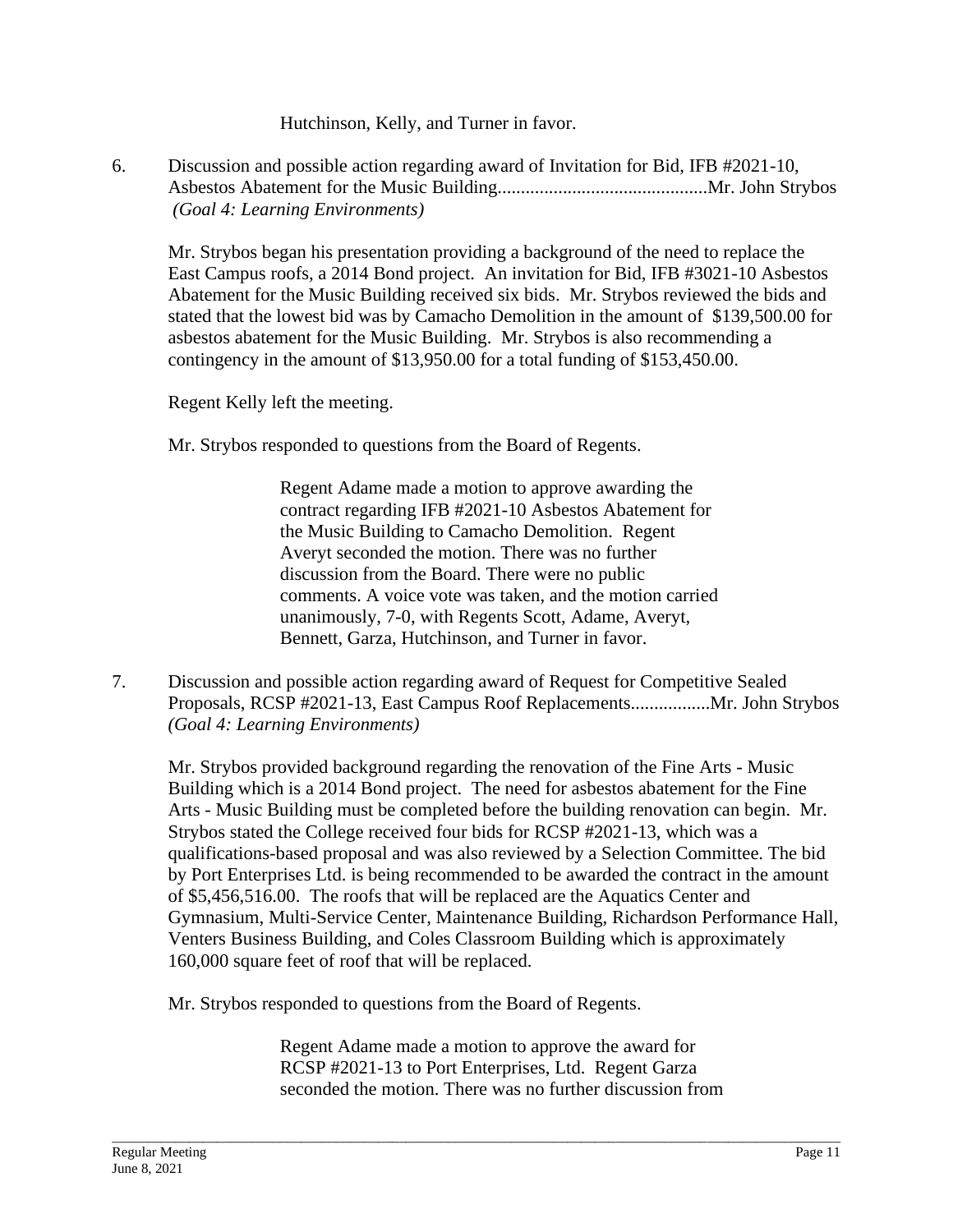the Board. There were no public comments. A voice vote was taken, and the motion carried unanimously, 7-0, with Regents Scott, Adame, Averyt, Bennett, Garza, Hutchinson, and Turner in favor.

8. Discussion and possible action regarding award of Purchase Orders to Support Facilities Planning and Assessment Tasks.................................................Mr. John Strybos *(Goal 4: Learning Environments)* 

Ms. Lenora Keas began the presentation with background information and a summary regarding Physical Facilities and Assessment tasks. The tasks will establish base line data such that progress can be measured, reported and benchmarked. The end product of these tasks will result in a clear priority of preventive maintenance and deferred maintenance projects including budget estimates. Ms. Keas provided a review of the Del Mar College 2014 and 2016 Capital Improvement Programs.

Ms. Keas stated that there were some facilities that were not part of the two Bond issues. Therefore, an additional assessment that needs to bring these facilities up to plan and begin the next Master Plan. Staff is requesting an award of purchase orders to support Facilities Planning and Assessment Tasks from the 2014 Bond unallocated interest income which includes: Terracon for building assessment for \$300,000.00; Facility Programming and Consulting for activity volume, informal learning spaces, and Facilities Master Plan for \$125,000.00; and Sightlines for preventive maintenance and deferred maintenance assessment for \$175,000.00.

Mr. Strybos and Dr. Escamilla responded to questions from the Board of Regents.

Regent Adame made a motion to approve Purchase Orders to Terracon, Facility Programming and Consulting, and Facilities Master Plan to support Facilities Planning and Assessment Tasks. Regent Averyt seconded the motion. There was no further discussion from the Board. There were no public comments. A voice vote was taken, and the motion carried unanimously, 7-0, with Regents Scott,

Adame, Averyt, Bennett, Garza, Hutchinson, and Turner in favor.

9. Discussion and possible action regarding AG/CM Inc. Contract Modification ...................................................................................................................Mr. John Strybos *(Goal 4: Learning Environments)* 

The action item was tabled for future discussion and consideration at a later date.

\_\_\_\_\_\_\_\_\_\_\_\_\_\_\_\_\_\_\_\_\_\_\_\_\_\_\_\_\_\_\_\_\_\_\_\_\_\_\_\_\_\_\_\_\_\_\_\_\_\_\_\_\_\_\_\_\_\_\_\_\_\_\_\_\_\_\_\_\_\_\_\_\_\_\_\_\_\_\_\_\_\_\_\_\_\_\_\_\_\_\_\_\_\_\_\_\_\_\_\_\_\_\_\_

At 3:40 p.m., the Chair announced that the Board was going into Closed Session pursuant to:

# 10. **CLOSED SESSION** pursuant to: